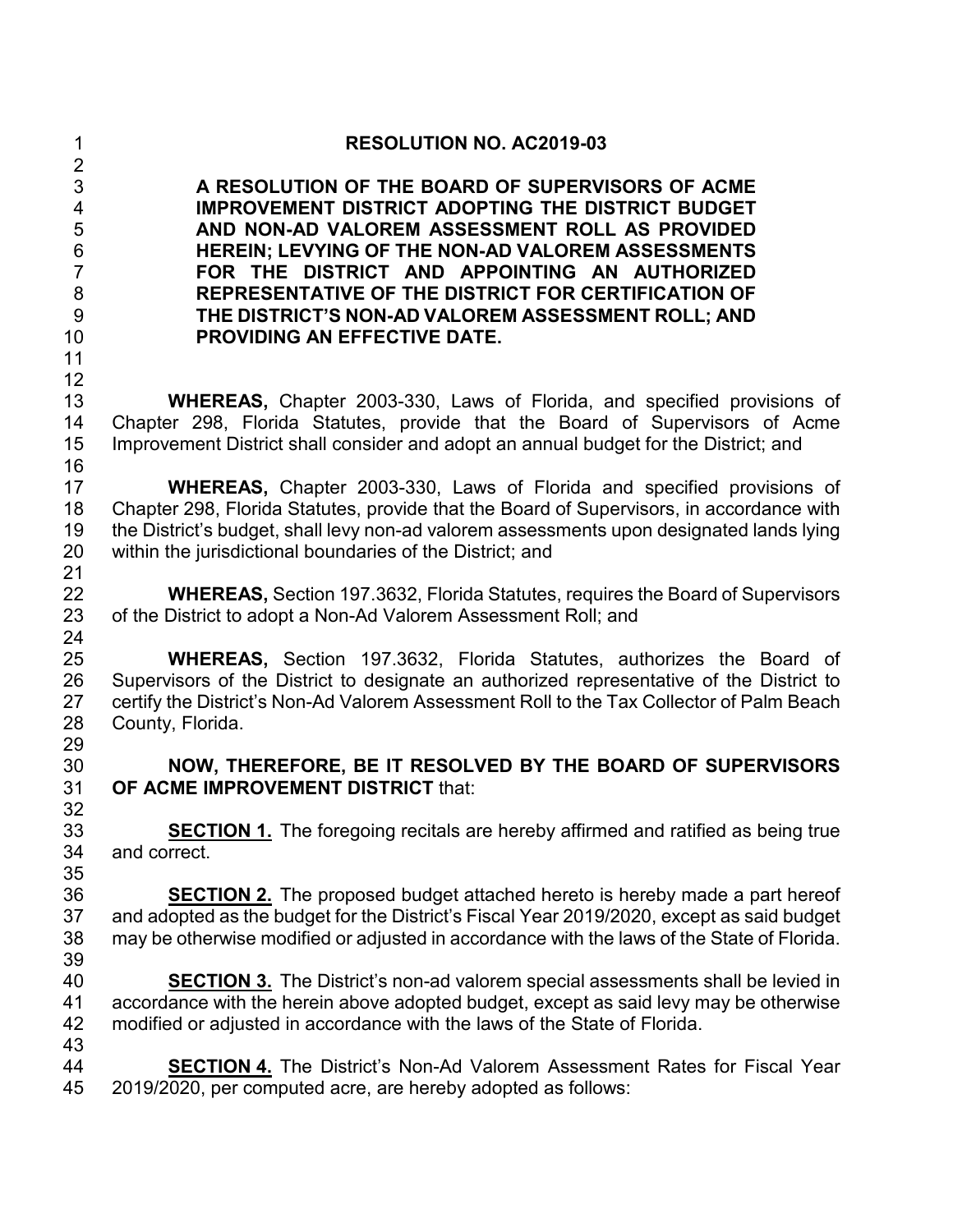| 46                   |                                                                                                                                                                            |                                                                                                                                                                           |  |  |  |
|----------------------|----------------------------------------------------------------------------------------------------------------------------------------------------------------------------|---------------------------------------------------------------------------------------------------------------------------------------------------------------------------|--|--|--|
| 47<br>48             | <b>ACME IMPROVEMENT DISTRICT: \$230</b>                                                                                                                                    |                                                                                                                                                                           |  |  |  |
| 49<br>50<br>51<br>52 | in accordance with the laws of the State of Florida.                                                                                                                       | <b>SECTION 5.</b> The District's Non-Ad Valorem Assessment Roll is hereby adopted,<br>except as said Non-Ad Valorem Assessment Roll may be otherwise modified or adjusted |  |  |  |
| 53<br>54<br>55       | <b>SECTION 6.</b> The District's Non-Ad Valorem Assessment Roll as adopted is to be<br>continued to be collected from year to year until discontinued.                     |                                                                                                                                                                           |  |  |  |
| 56<br>57             | <b>SECTION 7.</b> In accordance with Section 197.3632(5), Florida Statutes, Anne<br>Gerwig, President of Acme Improvement District, is hereby designated and authorized to |                                                                                                                                                                           |  |  |  |
| 58<br>59<br>60       | certify the 2019/2020 Acme Improvement District's Non-Ad Valorem Assessment Roll to<br>the Tax Collector of Palm Beach County, Florida.                                    |                                                                                                                                                                           |  |  |  |
| 61<br>62             | <b>SECTION 8.</b> This Resolution shall take effect immediately upon adoption.                                                                                             |                                                                                                                                                                           |  |  |  |
| 63<br>64             | <b>PASSED AND ADOPTED</b> this 13th day of August, 2019.                                                                                                                   |                                                                                                                                                                           |  |  |  |
| 65                   | <b>ATTEST:</b>                                                                                                                                                             | <b>ACME IMPROVEMENT DISTRICT</b>                                                                                                                                          |  |  |  |
| 66<br>67<br>68       | Chevelle D. Nubin, Secretary<br>By:                                                                                                                                        | Anne Gerwig, President<br>By:                                                                                                                                             |  |  |  |
| 69<br>70             | Chevelle D. Nubin, Sec retary                                                                                                                                              | Anne Gerwig, President                                                                                                                                                    |  |  |  |
| 71<br>72             | <b>APPROVED AS TO FORM</b><br><b>AND LEGAL SUFFICIENCY</b>                                                                                                                 |                                                                                                                                                                           |  |  |  |
| 73<br>74<br>75       | Bv:<br>By: Laurie'S. Cohen, Board Attorney                                                                                                                                 |                                                                                                                                                                           |  |  |  |
| 76                   | Laurie S. Cohen, Board Attorney                                                                                                                                            |                                                                                                                                                                           |  |  |  |